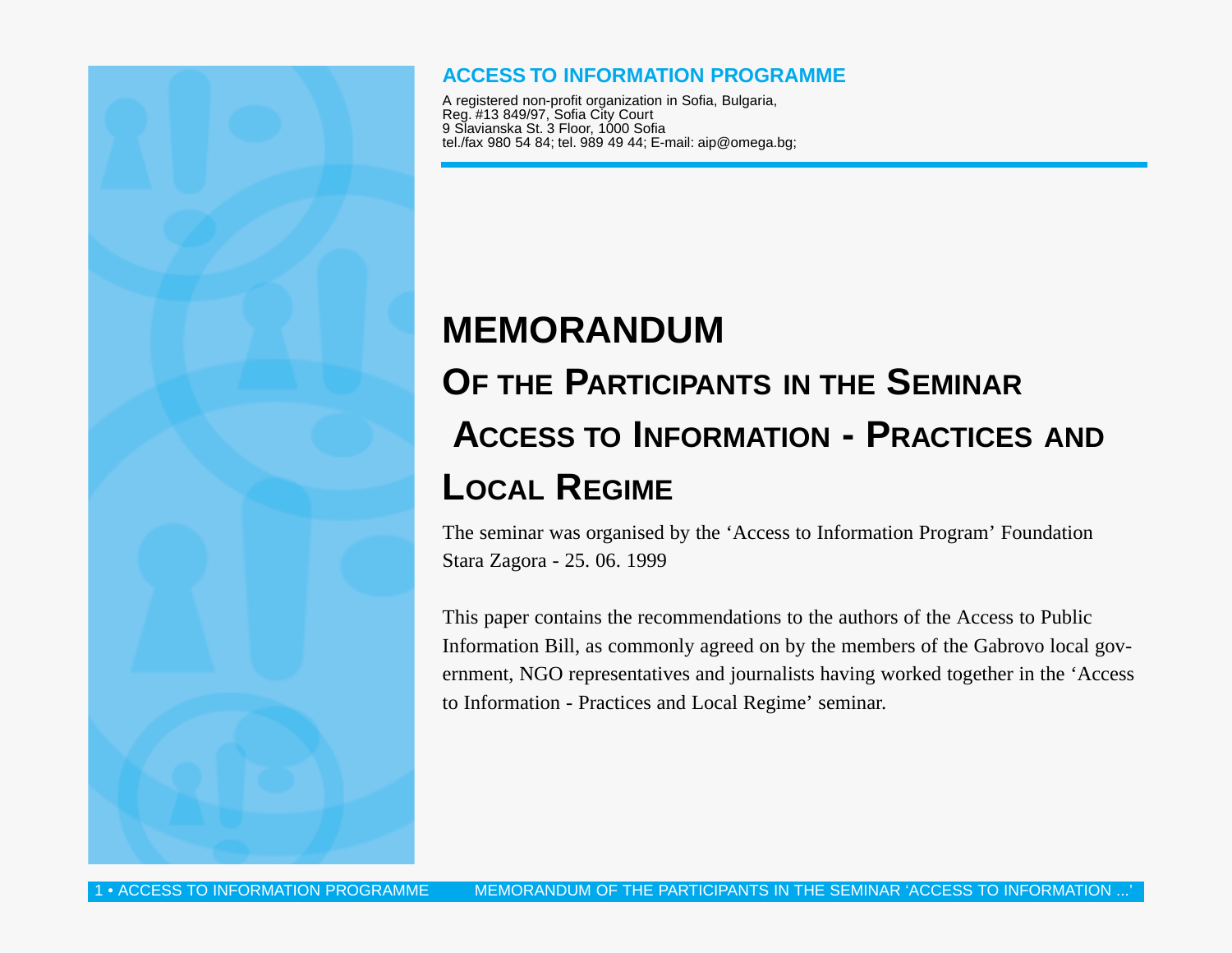# **I. GENERAL CRITICISM**

### 1. Definitions and Notions Used in the Bill

The Access to Public Information Bill (APIB) introduces ambiguous notions and terms for which neither the Bill, nor any other existing Bulgarian legislation offers a definition: 'information of public significance', 'public life', 'office secret' (different acts of law assign to this definition a different content and it remains unclear what this is content under the APIB).

Recommendation:

We recommend that ambiguous definitions be either removed from the Bill or defined within its context.

## 2. Persons, Obligated Under the Bill

Besides obligating the authorities of the state power, APIB extends this coverage to persons, which are outside that system. As the purpose of such legislation is to ensure publicity of the government, obligating persons outside the scope of the state government to disclose information under this Bill is lacking in rationale. Recommendation:

We recommend that the sole persons obligated under the APIB be the authorities of the state power, their administrations, and the public budget-funded enterprises.

3. The Lack of Legal Restrictions over the Right of Access to Information AIPB does not draw a clear and precise distinction among accessible information and such, as is subject to protection through the institute of the secret. The Bill does mention the institutes of state and office secret, yet fails to clearly delineate their size and scope. Restrictions to the right of access to information should be rendered unambiguously and precisely to ensure effective implementation of the future Access to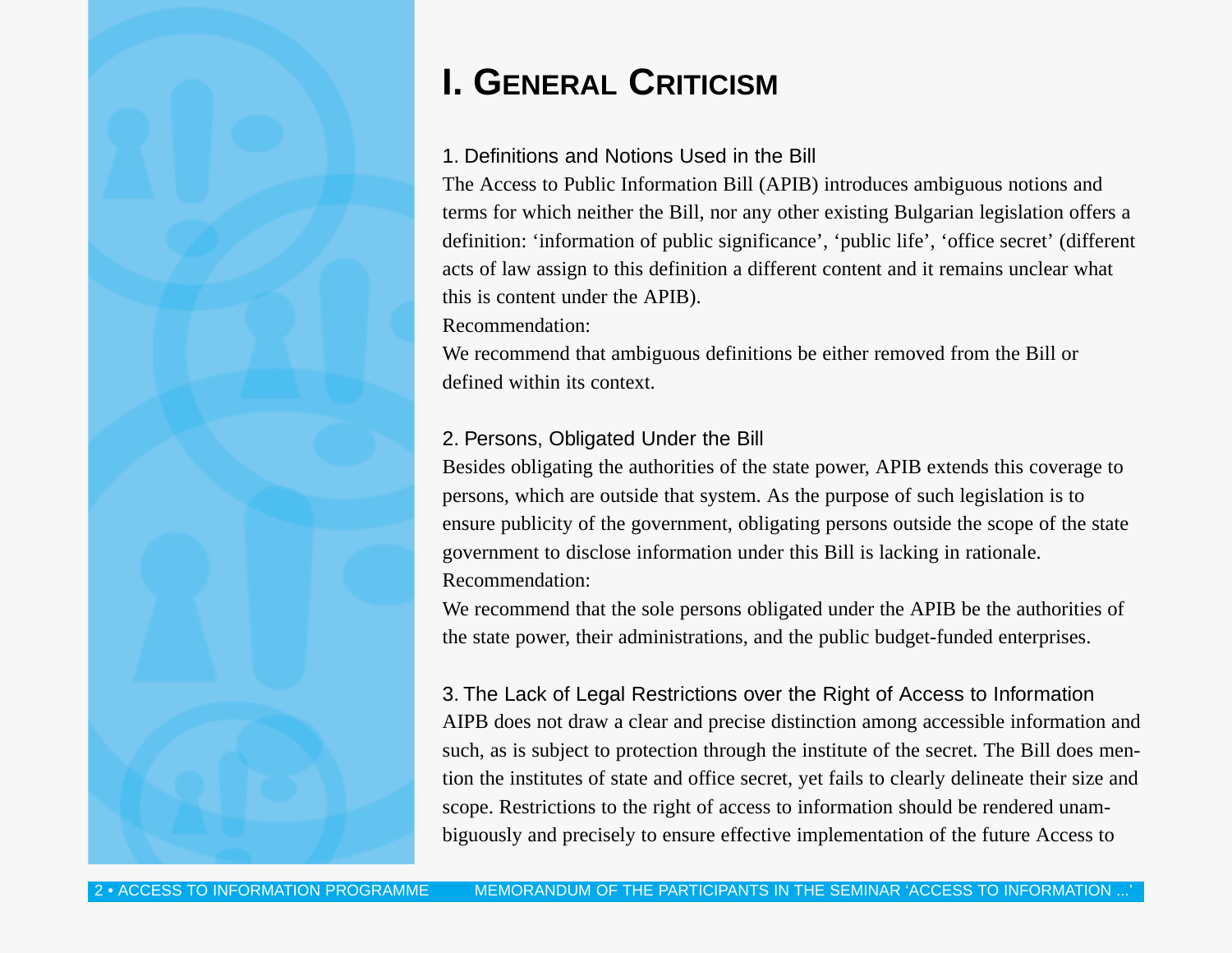Public Information Act. The Act should by all means embrace the following tenet: 'All information held by the bodies, obligated under this Act shall be accessible, except for such, as is subject to the explicit limitations enumerated in this Act'. Recommendation:

A whole new chapter in the APIB should be dedicated to the limitations imposed on the right to access information.

We recommend that the legislators make a concrete and clear listing of all limitations to the access right, delimit their scope and prevent other acts of law or the administration from adding to their number.

#### 4. Possibilities of Control

APIB does not provide for administrative control, an omission we see as a major flaw.

Whilst the Bill sets forth provisions for court control, their formulation raises a number of questions which remain unanswered. For example, as APIB requires all authorities of the state power to disclose information, that duty is enforceable on the courts too. Yet it remains unclear which institution would appeals concerning the refusal of the Supreme Administrative Court to disclose information be addressed to. Nor is it clear which court would refusals of the legislature to disclose information be appealed before.

Recommendation:

We recommend the legislators to draw a provision permitting appeal of a refusal to disclose information before a higher standing administrative authority. We further recommend that the legislators specify the hypothetical cases in which court control is rendered practically impossible.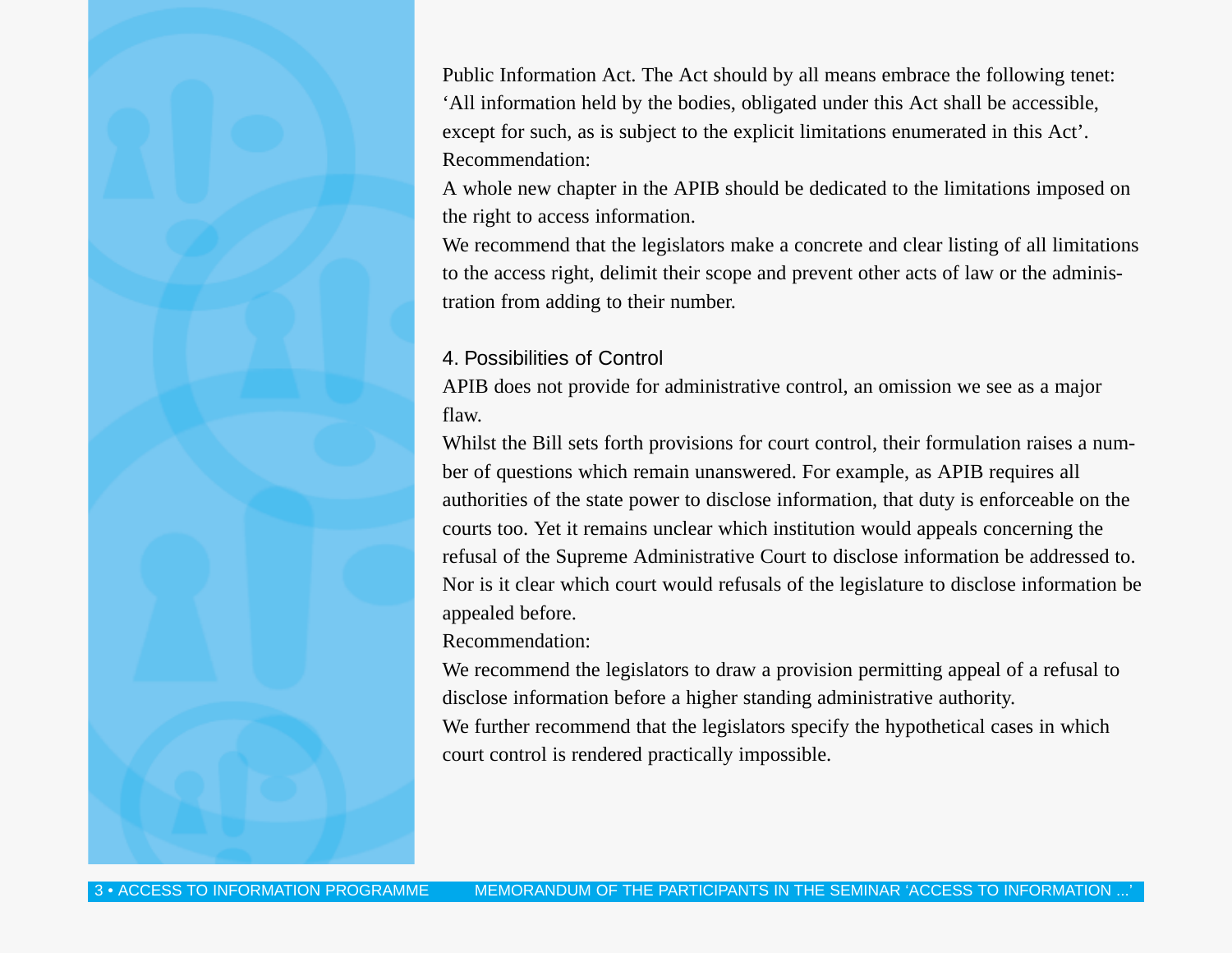A list of the participants in the seminar:

1. Hristina Kovacheva - FLGR

2. Yordan Sirakov - LGI

3. Nedyalka Filipova - 'Trud' Newspaper

4. Rossitsa Vulyovska - 'Trud' Newspaper

5. Tanya Ivanova - Radio 'Domino'

6. Tatyana Gancheva -Stara Zagora municipal press centre

7. Roumen Anguelov

8. Mariana Stoilova

9. Silvana Nalbantova - Radio 'Stara Zagora'

10. Anton Vassilev - AIP, Haskovo, Haskovo regional T.V. centre

11. Atanas Stoychev - 'Monitor' Newspaper

12. Margarita Neycheva - head of 'Civil Status' department, Stara Zagora

13. Zhelyana Grudeva - head of department Centre for Information to Citizens, Stara Zagora

14. Evgeniy Zhelyazkov - secretary of the Stara Zagora municipality

15. Radka Dobreva - regional information centre for European integration, Stara Zagora

16. Major Kirko Kirkovsky - officer for information - Stara Zagora

17. Hristina Miteva - OSF Club

18. Matey Bonev - 'Standart' Newspaper

19. Petya Nikolova - 'Gulubovsky Vesti' Newspaper

20. Katya Kilikchieva - secretary of Kazanluk municipality

21. Yonka Georgieva

22. Rostislav Velichkov - 'Vereya Cable' Ltd

23. Irena Nedkova - 'Augusta Trajana'

24. Zhivko Tanev